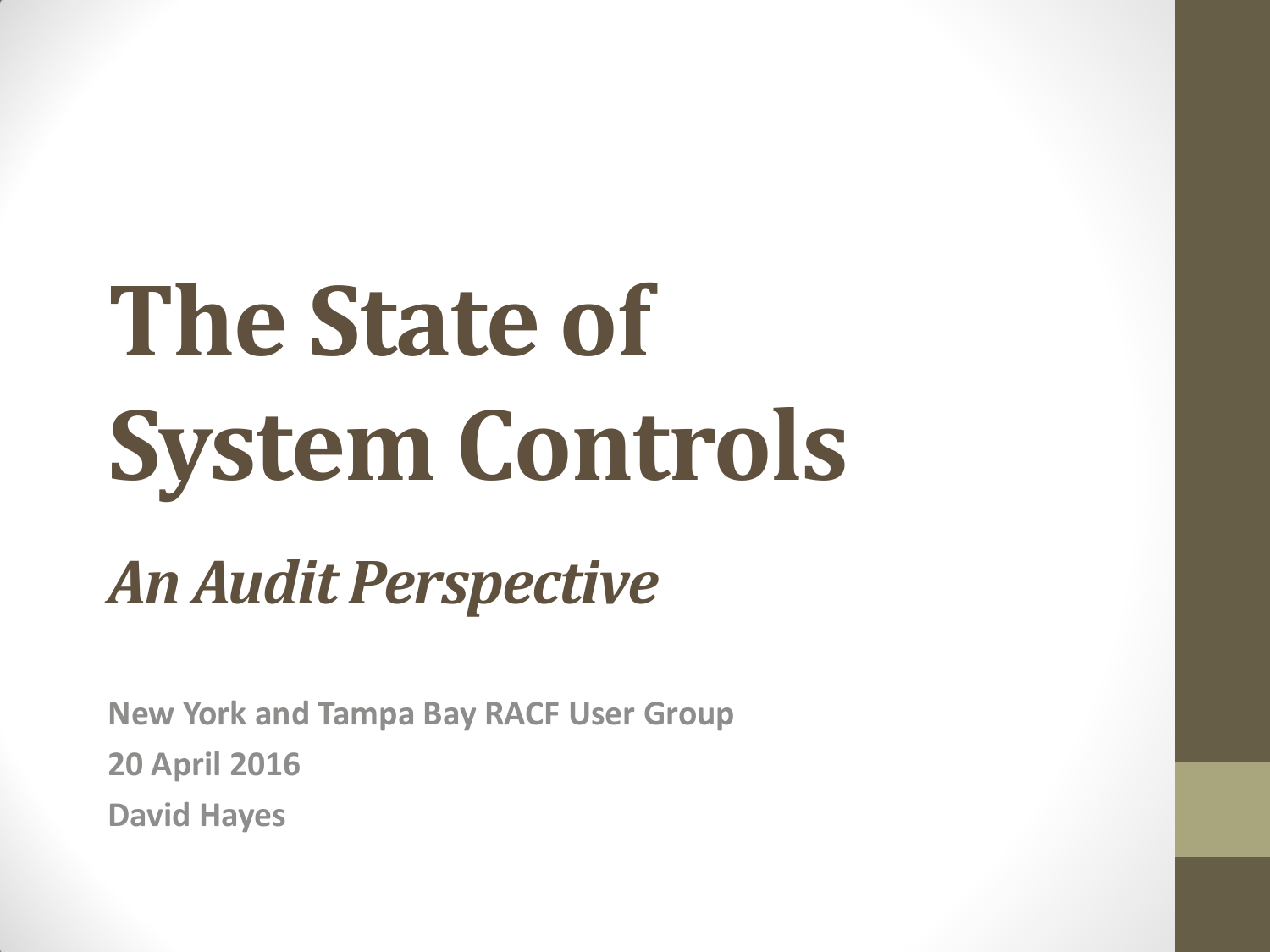### **Compliance is Getting Significant Attention**

- A large amount of time and energy spent on controls is now dedicated to achieving compliance with a series of mandates from various sources
- Significant effort is expended mapping large lists of "standards" to how those standards *could* be addressed in various technologies – usually not by specialists knowledgeable of System z
- A preponderance of current "audit" attention is almost entirely based on verifying compliance
- Organizations are dedicating a considerable amount of resources to creating and justifying exceptions to comply with standards being imposed by others.

Are *compliant* systems well controlled?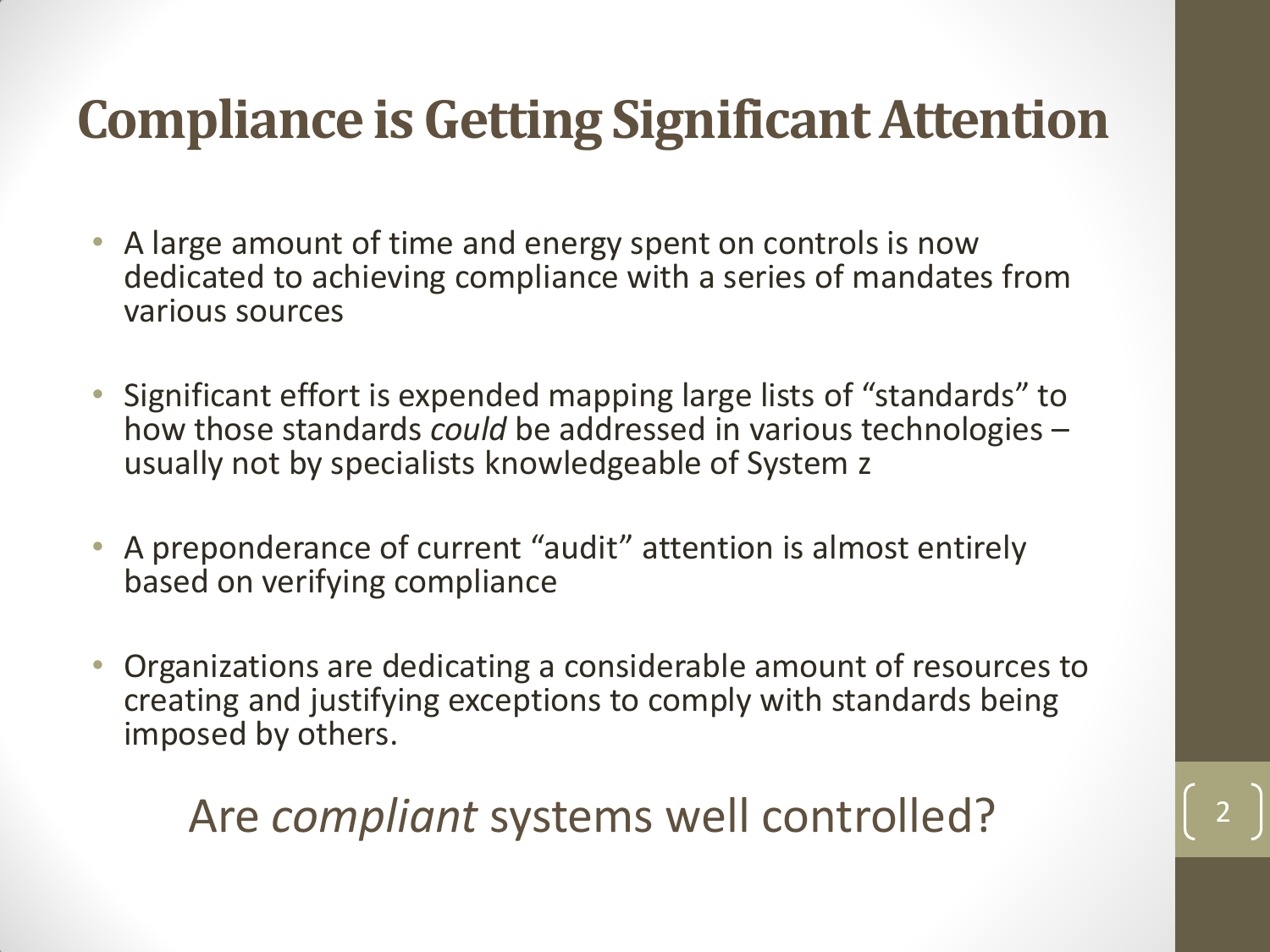#### **Compliance = Achieving Control Objectives?**

- Without question, any organization *should* be in compliance with all relevant requirements and standards (i.e. compliance defined as a control objective)
- Given the burden of achieving compliance, combined with the constrained availability of qualified resources to work with System z controls, to what degree are the control objectives of organizations driven by complying with standards and regulations created by outsiders (who perhaps may not be cognizant of System z considerations)?
- Does a gap analysis exist of the state of controls achievable by compliance vs. the state of controls that are consistent with the organization's control objectives (defined by mission and corporate values)?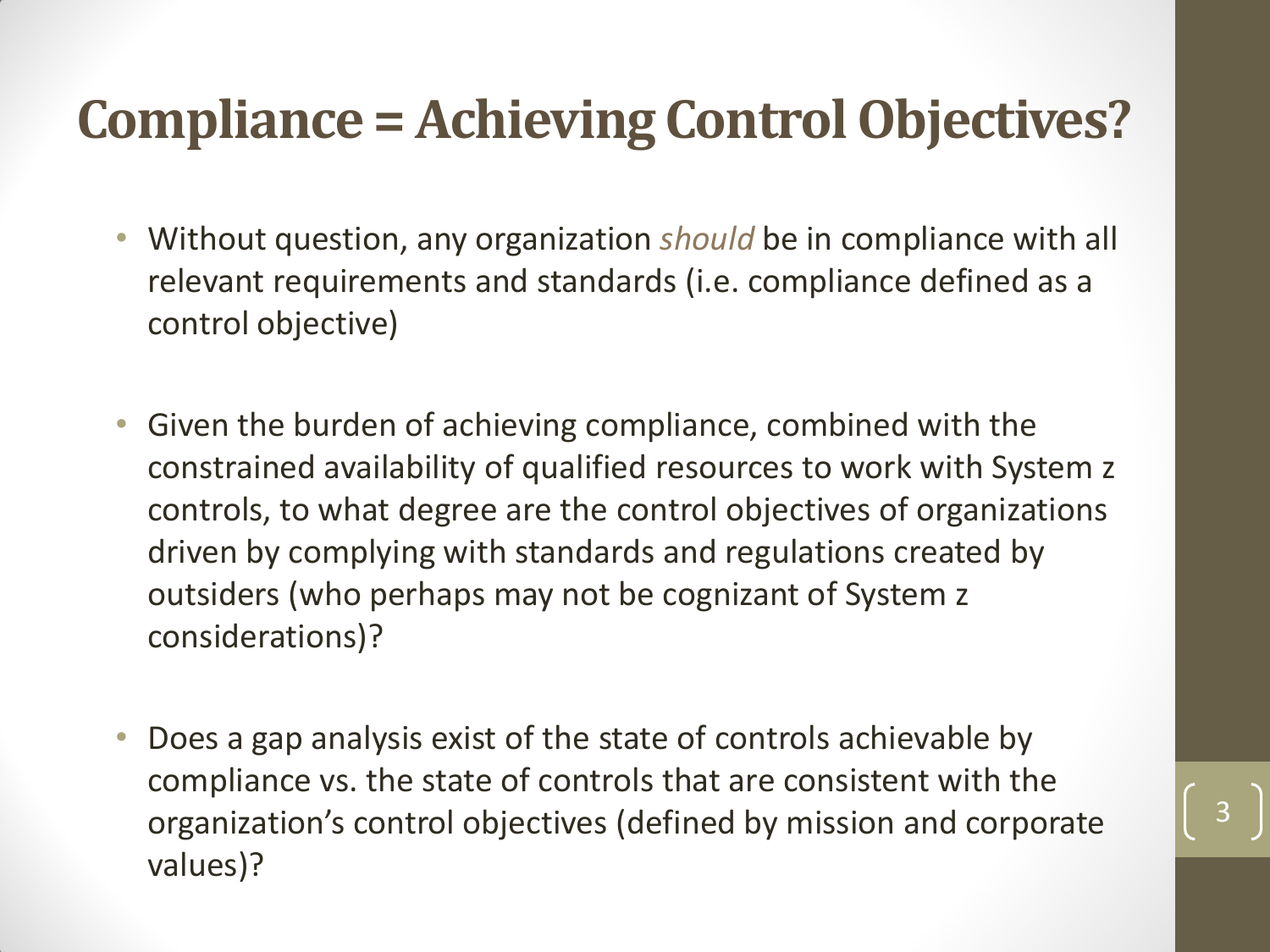# **Is Complying with Policy/Standards Achieving a Desired State of Controls?**

Examples of recent observations from independent audits:

Controls over APF library access and monitoring

- Full and verified compliance with change control policies and procedures existed
- Access and control monitoring was in place
- Excessive access to APF libraries and lack of logging was identified

Access assignments to prevent incompatible functions assigned to individuals

- All access was assigned consistently with policy (in this case, via automated "provisioning" processes)
- All access assignments were periodically verified for accuracy
- Access assignments creating incompatible functions for individuals  $\epsilon$  existed  $\begin{bmatrix} 4 \end{bmatrix}$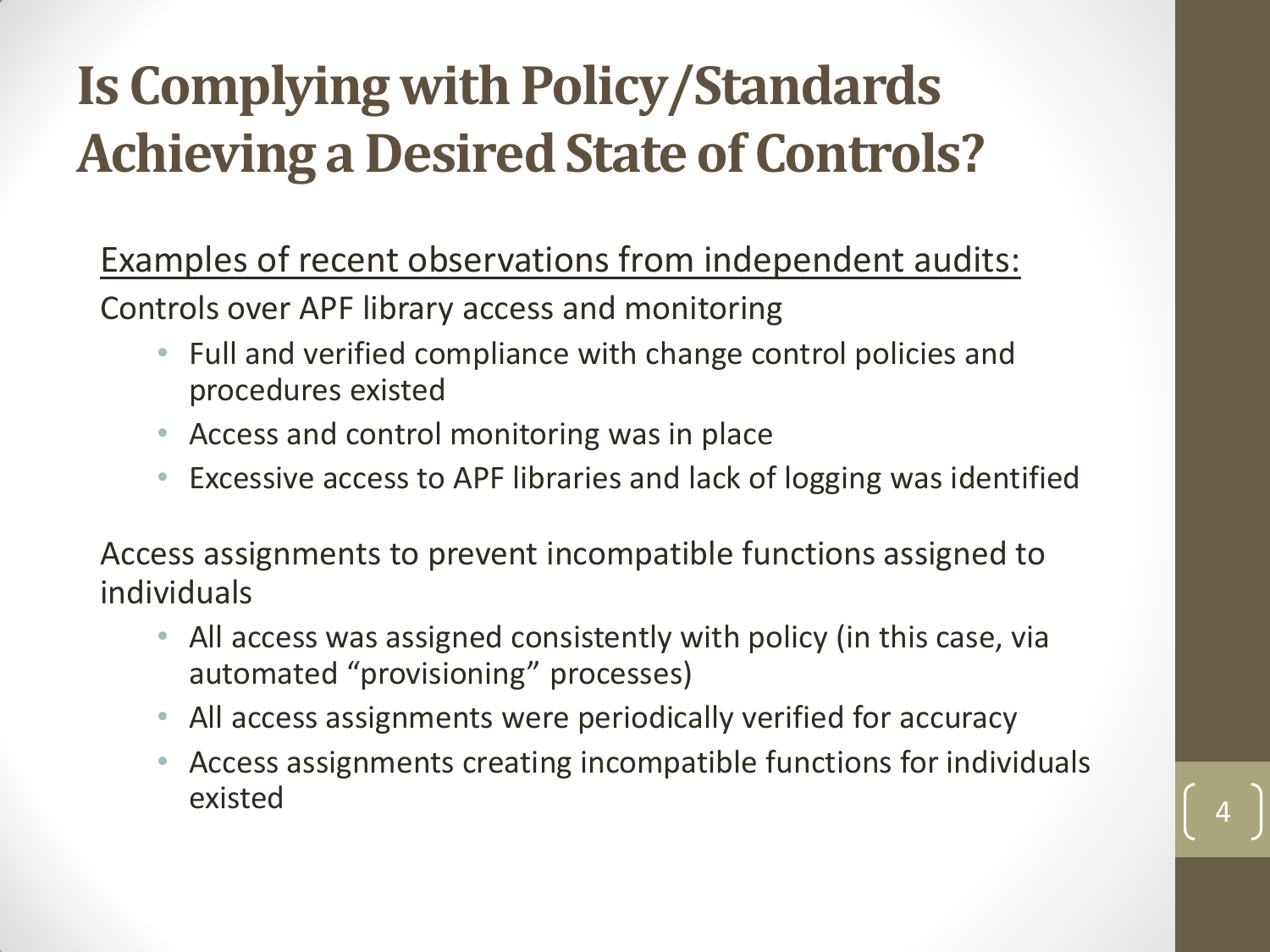#### **Can Being Complaint Blind Decision Makers?**

- What are the qualifications of the senior level decision makers who are required to make bottom line decisions, often in the form of certifying compliance with standards and regulations?
- What and who are these senior level decision makers relying on to draw conclusions involving how aspects of System z are controlled and operating?
- Once compliance is declared (victory), does the focus of attention on that specific body of controls fade until the next time the formal declarations of compliance are due?

5